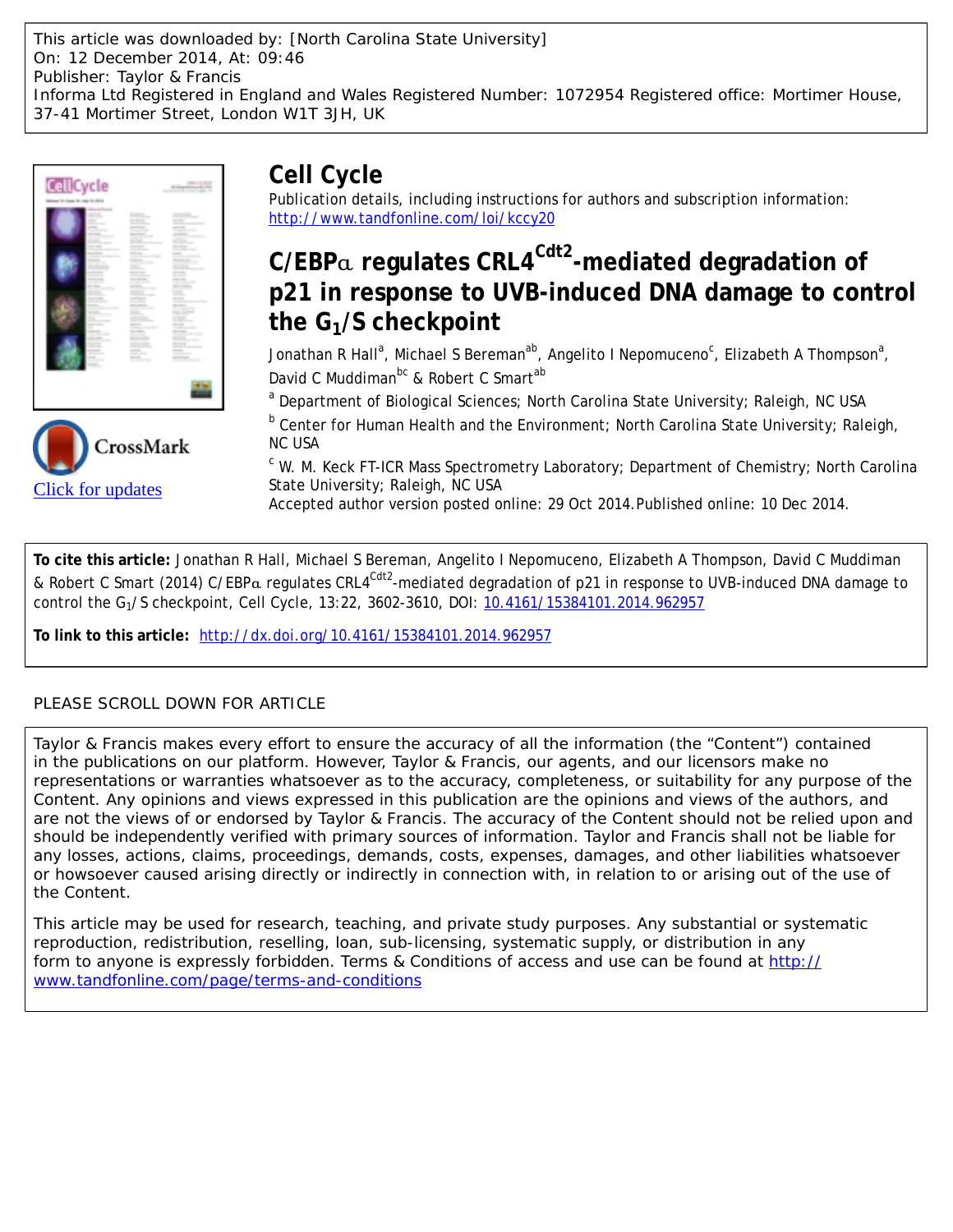# $C/EBP\alpha$  regulates CRL4<sup>Cdt2</sup>-mediated degradation of p21 in response to UVB-induced DNA damage to control the  $G_1/S$  checkpoint

Jonathan R Hall<sup>1</sup>, Michael S Bereman<sup>1,2</sup>, Angelito I Nepomuceno<sup>3</sup>, Elizabeth A Thompson<sup>1</sup>, David C Muddiman<sup>2,3</sup>, and Robert C Smart<sup>1,2,\*</sup>

<sup>1</sup>Department of Biological Sciences; North Carolina State University; Raleigh, NC USA; <sup>2</sup>Center for Human Health and the Environment; North Carolina State University; Raleigh, NC USA; <sup>3</sup>W. M. Keck FT-ICR Mass Spectrometry Laboratory; Department of Chemistry; North Carolina State University; Raleigh, NC USA

Keywords: C/EBP $\alpha$ , CRL $A^{Cdt2}$ , G<sub>1</sub>/S DNA damage checkpoint, keratinocytes, p21

Abbreviations: C/EBPa, CCAAT/enhancer binding protein  $\alpha$ ; UVB, ultraviolet B; SCF, Skp, Cullin, F-box containing complex; CRL, Cullin-RING ubiquitin ligases; DCAF, DDB1/CUL4-associated factor; Cdt2, Cdc10 dependent transcript 2.

The bZIP transcription factor, C/EBP $\alpha$  is highly inducible by UVB and other DNA damaging agents in keratinocytes.  $C/EBP\alpha$ -deficient keratinocytes fail to undergo cell cycle arrest in G<sub>1</sub> in response to UVB-induced DNA damage and mice lacking epidermal C/EBP $\alpha$  are highly susceptible to UVB-induced skin cancer. The mechanism through which C/EBP $\alpha$ regulates the cell cycle checkpoint in response to DNA damage is unknown. Here we report untreated C/EBP $\alpha$ -deficient keratinocytes have normal levels of the cyclin-dependent kinase inhibitor, p21, however, UVB-treated C/EBPa-deficient keratinocytes fail to up-regulate nuclear p21 protein levels despite normal up-regulation of Cdkn1a mRNA levels. UVBtreated C/EBPa-deficient keratinocytes displayed a 4-fold decrease in nuclear p21 protein half-life due to the increased proteasomal degradation of p21 via the E3 ubiquitin ligase CRL4<sup>Cdt2</sup>. Cdt2 is the substrate recognition subunit of  $CRL4<sup>Cdt2</sup>$  and  $Cdt2$  mRNA and protein levels were up-regulated in UVB-treated C/EBP $\alpha$ -deficient keratinocytes. Knockdown of Cdt2 restored p21 protein levels in UVB-treated C/EBPa-deficient keratinocytes. Lastly, the failure to accumulate p21 in response to UVB in C/EBPa-deficient keratinocytes resulted in decreased p21 interactions with critical cell cycle regulatory proteins, increased CDK2 activity, and inappropriate entry into S-phase. These findings reveal C/EBP $\alpha$  regulates G<sub>1</sub>/S cell cycle arrest in response to DNA damage via the control of CRL4<sup>Cdt2</sup> mediated degradation of p21.

#### Introduction

Nonmelanoma skin cancer (NMSC) is the most common cancer in the United States.<sup>1</sup> The majority of NMSC is caused by UVB radiation from sunlight. Exposure to UVB results in DNA damage in the form of; cyclobutane pyrimidine dimers, 6–4 photoproducts, DNA strand breaks, and DNA crosslinks.<sup>2,3</sup> Keratinocytes must respond to UVB-induced DNA damage by engaging the DNA damage response which involves cell cycle arrest, DNA repair and apoptosis. If the UVB-induced DNA damage is not repaired or is misrepaired, mutations can result and contribute to the development of skin cancer.<sup>4-6</sup> Therefore, the ability of cells to correctly and accurately respond to UVBinduced DNA damage is essential to ensure the integrity of the genome.

The  $G_1/S$  DNA damage checkpoint is essential to prevent cells with damaged DNA from entering S-phase.<sup>7,8</sup> A critical component of the  $G_1/S$  checkpoint response is the DNA damage-induced accumulation of the cyclin dependent kinase (CDK) inhibitor p21WAF1/CIP1. p21 is highly induced by UVB DNA damage through transcriptional upregulation of Cdkn1a (gene encoding p21) primarily due to the tumor suppressor protein p53.<sup>9-12</sup> p21 functions as a negative regulator of  $G_1/S$  progression and as a promoter of cell cycle arrest induced by DNA damage through two distinct mechanisms; (1) p21 regulates cell cycle progression by binding to and inhibiting the kinase activity of CDKs, kinases required for cell cycle progression $13-16$  and (2) p21 binds to proliferating cell nuclear antigen (PCNA) and blocks DNA polymerase progression and DNA replication.<sup>17-19</sup> Cells deficient in p21 have a defective  $G_1/S$  checkpoint and fail to arrest in  $G_1$  following UVB exposure.<sup>20-22</sup>

The basic leucine zipper transcription factor, CCAAT/ enhancer binding protein  $\alpha$  (C/EBP $\alpha$ ) is abundantly expressed in keratinocytes of the skin.<sup>23,24</sup> Previously, we reported that UVB radiation is a potent inducer of  $C/EBP\alpha$  in human and mouse keratinocytes, as well as in mouse skin *in vivo*. Moreover, C/  $EBP\alpha$ -deficient keratinocytes in culture or *in vivo* in mouse skin fail to undergo cell cycle arrest in  $G_1$  in response to

<sup>\*</sup>Correspondence to: Robert C Smart; Email: rcsmart@ncsu.edu

Submitted: 07/09/2014; Accepted: 09/03/2014

http://dx.doi.org/10.4161/15384101.2014.962957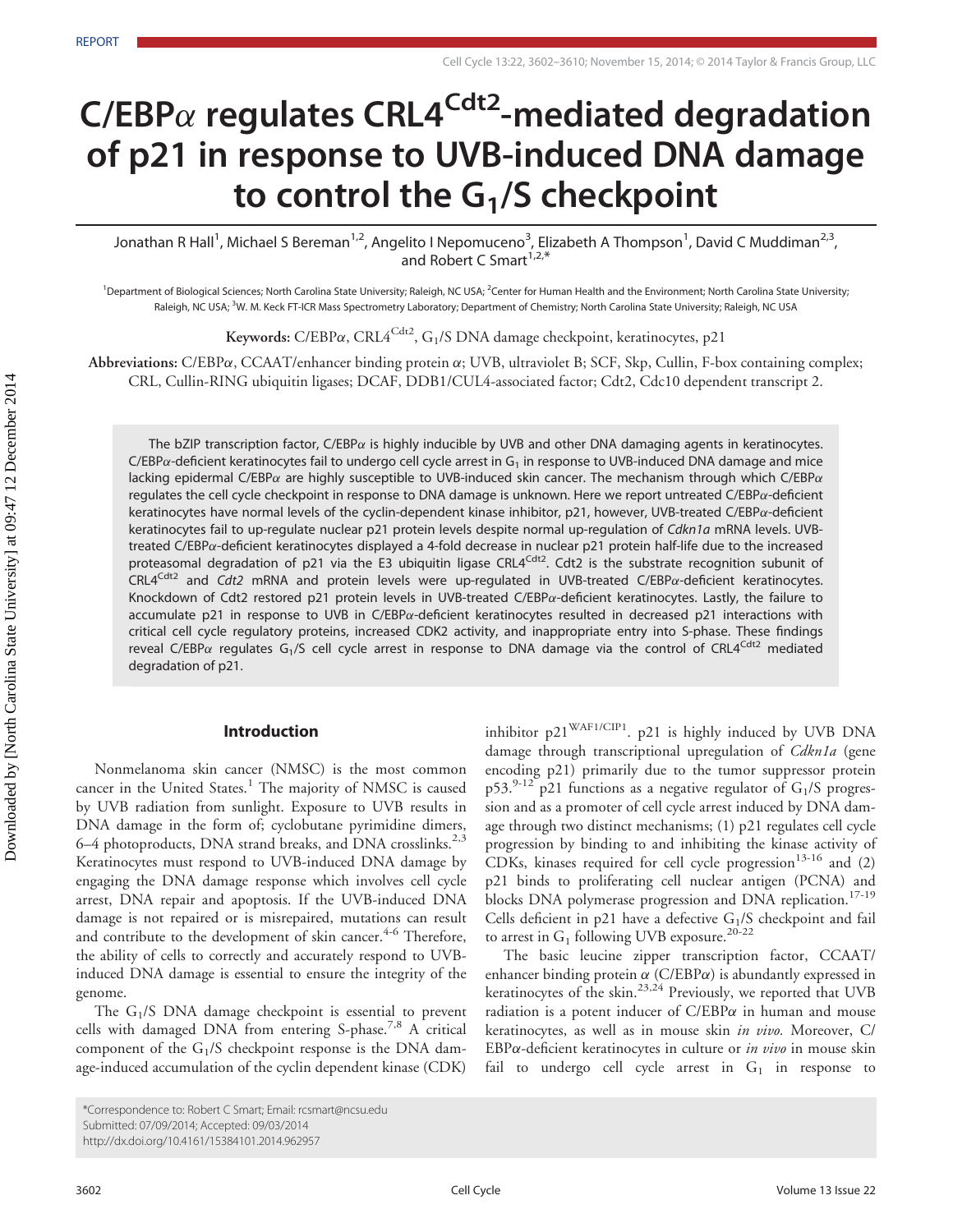UVB-induced DNA damage, thus allowing cells with damaged DNA to inappropriately enter S-phase.<sup>25,26</sup> Consistent with these observations, mice containing a skin specific ablation of  $C/EBP\alpha$ are highly susceptible to skin cancer development following chronic low doses of UVB radiation.<sup>25</sup>

Despite these critical and novel roles for  $C/EBP\alpha$  in prevention of UVB-induced skin cancer and the cellular response to DNA damage involving cell cycle arrest, the molecular mechanisms and key players involved downstream of  $C/EBP\alpha$  in the DNA damage  $G_1/S$  checkpoint response remain uncharacterized. Our novel findings reveal C/EBP $\alpha$  regulates  $G_1/S$  cell cycle arrest in response to DNA damage via the control of  $\text{CRL4}^{\text{Cd}t2}$  E3 ubiquitin ligase mediated degradation of p21.

#### **Results**

#### $C/EBP\alpha$  is required for UVB-induced up-regulation of p21 protein levels

Initially we examined the protein levels of the cyclindependent kinase inhibitor, p21, in untreated C/EBPa-deficient keratinocytes in culture (siRNA knockdown) and in vivo in the epidermis of  $K5Cre^{tg/+};C/EBP\alpha^{flox/flox}$  mice (epidermal specific knockout). As shown in Fig. 1A, p21 protein levels were normal and not altered by  $C/EBP\alpha$  deficiency in cultured keratinocytes or in the epidermis of K5Cre<sup>tg/+</sup>;C/EBP $\alpha^{\text{flox/flox}}$  mice. However, UVB-treated C/EBPa-deficient keratinocytes in culture (Fig. 1B) and in the epidermis of K5Cre<sup>tg/+</sup>;C/EBP $\alpha^{flowflow}$  mice (Fig. 1C and D) failed to up-regulate p21 protein levels despite normal upregulation of Cdkn1a mRNA levels (Fig. 1E and F). The defect in p21 protein accumulation is conserved in UVBtreated human keratinocytes (Fig. 1G), also occurs in response to other types of DNA damaging agents such as the DNA alkylating agent MNNG (Fig. 1H), and occurs despite normal p53 protein levels and activity (Fig. 1I). These data demonstrate that despite the normal transcriptional up-regulation of *Cdkn1a* in response to DNA damage, C/EBPa-deficient keratinocytes fail to accumulate  $p21$  protein levels indicating that  $C/EBP\alpha$  is required for the post-transcriptional regulation of p21 in response to DNA damage.

#### $C/EBP\alpha$  regulates nuclear p21 protein stability following UVB-induced DNA damage

The anti-proliferative function of p21 in the DNA damageinduced  $G_1/S$  checkpoint is linked to its nuclear localization.<sup>34</sup> Therefore, we prepared cytosolic and nuclear protein extracts from UVB-treated control and C/EBPa knockdown keratinocytes to determine whether C/EBPa deficiency preferentially affects nuclear  $p21$  protein levels. The knockdown of  $C/EBP\alpha$ had only a modest effect on UVB-induced cytosolic p21 levels, however, nuclear p21 protein levels failed to increase after UVB exposure in C/EBPa-deficient keratinocytes (Fig. 2A) and this profound effect was sustained up to 20 h post UVB (Fig. 2B). To examine the half-life or nuclear p21, we treated control and C/EBPa-deficient keratinocytes with cycloheximide (CHX) to block new protein synthesis and then examined nuclear p21

protein post-CHX and UVB treatment. UVB- and CHX-treated C/EBP $\alpha$ -deficient keratinocytes displayed a  $\sim$ 4-fold decrease in nuclear p21 stability compared to similarly treated control keratinocytes (Fig. 2C). This effect of C/EBPa deficiency and DNA damage on nuclear p21 stability (4-fold decrease in half-life) was confirmed by pulse-chase experiments (Fig. S1A). Importantly, the observed effect of C/EBPa deficiency on decreased nuclear p21 protein stability was completely dependent upon UVBinduced DNA damage as C/EBPa deficiency had no effect on nuclear p21 protein stability in the absence of UVB (Fig. 2D).

A previous study reported that  $C/EBP\alpha$  could bind to p21 and stabilize  $p21.^{35}$  To test whether C/EBP $\alpha$  and  $p21$  form a complex in keratinocytes, we immunoprecipitated p21 from nuclear lysates of UVB-treated and untreated keratinocytes. Despite highly efficient immunoprecipitation of p21, we failed to detect any interactions between p21 and  $C/EBP\alpha$  (Fig. 2E) but readily detected p21-CDK2 protein complexes. To further investigate possible p21 and  $C/EBP\alpha$  interactions, we immunoprecipitated p21 from nuclear lysates of UVB-treated keratinocytes and conducted LC MS/MS analysis of proteins that coimmunoprecipitated with p21. LC/MS/MS analysis revealed numerous known p21 binding of proteins, however, C/EBPa was not detected (Fig. S1B). Collectively, these data demonstrate that C/EBPa regulates nuclear p21 protein stability following UVB-induced DNA damage independent of its binding to p21.

### $C/EBP\alpha$  regulates CRL4<sup>Cdt2</sup>-mediated degradation of p21 in response to UVB

To determine whether the decreased p21 protein stability in UVB-treated C/EBPa-deficient keratinocytes is due to increased proteasomal-mediated degradation of p21, we conducted experiments with the proteasome inhibitor MG132. The addition of MG132 resulted in a dramatic recovery of p21 protein in the UVB-treated  $C/EBP\alpha$ -deficient cells (Fig. 3A) indicating that decreased p21 protein stability in UVB-treated C/EBPa-deficient keratinocytes is due to increased proteasome-mediated degradation of p21. MLN4924, is a potent small molecule inhibitor of the Nedd8 activating enzyme (NAE) which blocks the neddylation and the activity of the SCF (Skp, Cullin, F-box containing complex) and CRL (Cullin-RING ubiquitin ligases) E3 ligases.36,37 The addition of MLN4924 resulted in a dramatic recovery of  $p21$  protein in the UVB-treated C/EBP $\alpha$ -deficient cells (Fig. 3B) indicating that the decreased p21 protein stability in UVB-treated C/EBPa-deficient keratinocytes is dependent on SCF or CRL E3 ubiquitin ligase activity. The knockdown of Skp2, a critical component of the SCF<sup>Skp2</sup> E3 ligase, did not rescue p21 protein levels in C/EBPa-depleted keratinocytes (Fig. S2). In contrast, the knockdown of Cdt2, the substrate binding subunit of the Cul4-RING protein ligase CRL4, rescued p21 protein levels in UVB-exposed C/EBPa-deficient keratinocytes (Fig. 3C). We observed that following UVB exposure, Cdt2 is down-regulated at both the protein and mRNA level in control keratinocytes (Fig. 3C and D), however,  $C/EBP\alpha$ -deficient keratinocytes failed to down-regulate Cdt2 mRNA and protein levels and thus displayed elevated Cdt2 levels after UVB exposure (Fig. 3C and D). These results indicate that  $C/EBP\alpha$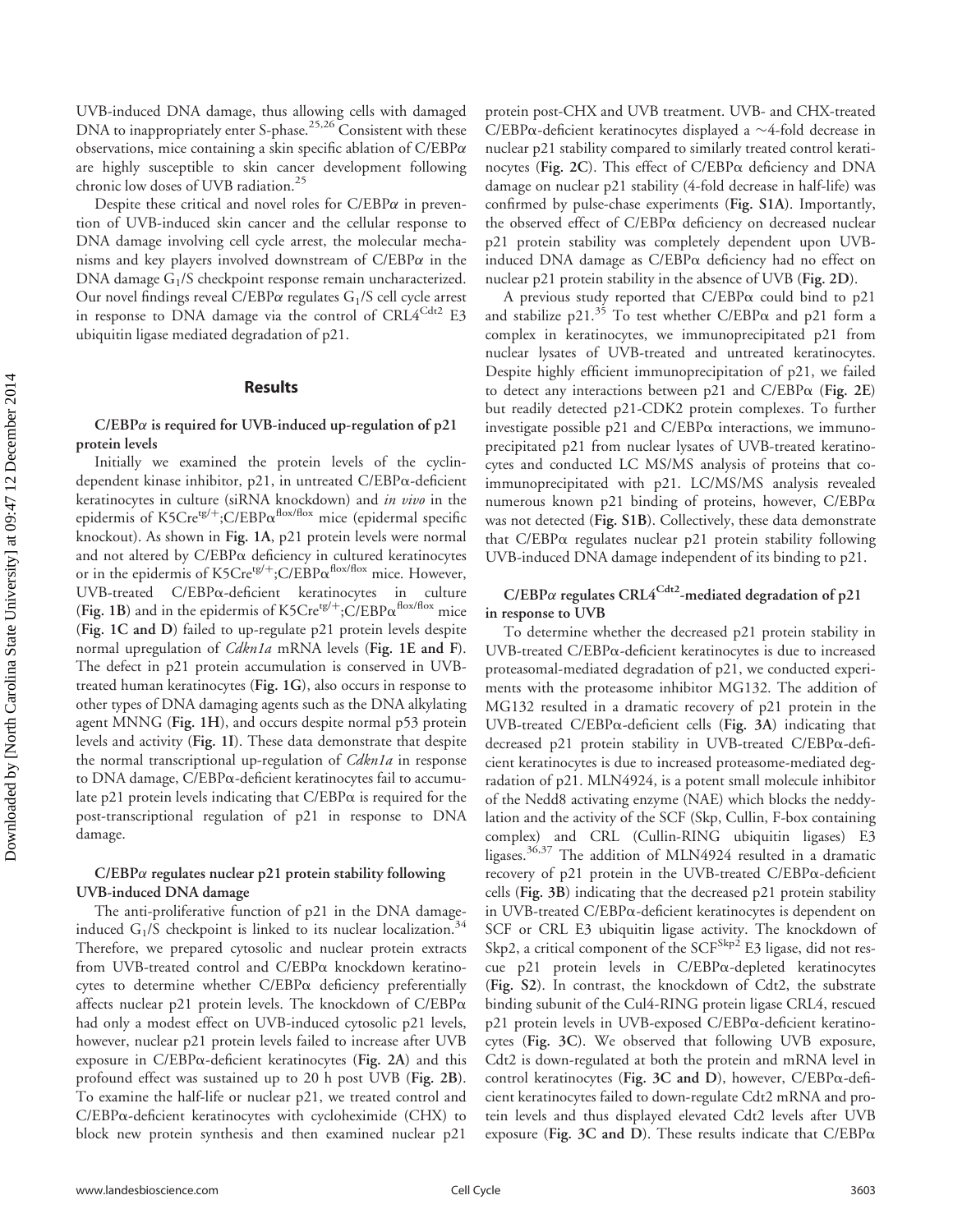

Figure 1.  $C/EBP\alpha$  is required for UVBinduced upregulation of p21 protein levels. (A) Immunoblot analysis of untreated control and  $C/EBP\alpha$  siRNA treated Balb/MK2 keratinocytes and K5Cre<sup>tg/+</sup> and K5Cre<sup>tg/+</sup>;C/EBP $\alpha^{flox/flow}$ epidermal lysates. (B) Immunoblot analysis of lysates from Balb/MK2 keratinocytes treated with  $C/EBP\alpha$  siRNA or control siRNA and collected at the indicated times after exposure to 5 mJ/cm<sup>2</sup> UVB. (C) IHC staining for p21 in formalin-fixed paraffin-embedded sections of mouse skin from K5Cre<sup>tg/+</sup> and  $K5Cre^{tg/+}$ ;C/EBP $\alpha$ <sup>flox/flox</sup> mice 4 h after treatment with 50 mJ/cm<sup>2</sup> UVB. (D) Immunoblot analysis of p21, and  $C/EBP\alpha$  from lysates isolated from K5Cre<sup>tg/+</sup> and K5Cre<sup>tg/+</sup>;C/EBP $\alpha$ <sup>flox/flox</sup> mouse epidermis collected at the indicated times following exposure to 100 mJ/cm<sup>2</sup> UVB. (**E** and F) Relative Cdkn1a (p21) mRNA levels in (E) Balb/ MK2 cells treated with  $C/EBP\alpha$  siRNA or control siRNA and (F) K5Cre and K5Cre;C/EBP $\alpha^{\text{flox/flox}}$  in mouse epidermis collected at the indicated times following UVB. Data are expressed as the mean normalized to Gapdh  $\pm$ S .D.  $(N \geq 3)$ . There were no statistically significant differences between control and C/EBPa-deficient keratinocytes in culture or in vivo as measured and calculated by Student's T test. (G) Immunoblot analysis of lysates of NHEK cells treated with  $C/EBP\alpha$  siRNA or control siRNA and collected 10 h post 10 mJ/cm<sup>2</sup> UVB. (H) Immunoblot analysis of Balb/MK2 treated with  $C/EBP\alpha$ siRNA or control siRNA and collected 6 or 12 h after 25  $\mu$ M MNNG treatment. (I) Immunoblot analysis of Balb/ MK2 treated with  $C/EBP\alpha$  siRNA or control siRNA and collected 8 h after exposure to 5 mJ/cm<sup>2</sup> UVB.

treated C/EBPa-deficient keratinocytes display reduced CDK2-p21 complex formation and altered CDK2 kinase activity. CDK2 formed a complex with p21 in UVB-treated control siRNA cells, however the

regulates Cdt2 levels and CRL4<sup>Cdt2</sup>-mediated proteasomal degradation of p21 in response to UVB.

Failure to up-regulate nuclear p21 protein levels in UVBexposed C/EBPa-deficient keratinocytes has functional consequences on cell cycle protein complexes, CDK2 activity and the  $G_1/S$  checkpoint

CDK2 is required for completion of  $G_1$  and entry/progression through S phase and is a critical target of  $p21$  in the  $G_1/S$  DNA damage checkpoint response. We examined whether UVB-

CDK2-p21 complex formation was barely detectable in the C/  $EBP\alpha$  siRNA treated keratinocytes (Fig. 4A). Measurement of CDK2 activity in control and C/EBPa-depleted keratinocytes revealed that control cells displayed  $\sim$ 75% decrease in CDK2 kinase activity following UVB treatment (6 h) while  $C/EBP\alpha$ deficient keratinocytes displayed only  $\sim$ 30% decrease in CDK2 kinase activity, with C/EBPa-deficient keratinocytes displaying  $\sim$ 4-fold higher CDK2 activity 12 h post UVB (Fig. 4B). To further investigate the functional consequences of  $C/EBP\alpha$  deficiency on p21 protein interactions following UVB treatment, we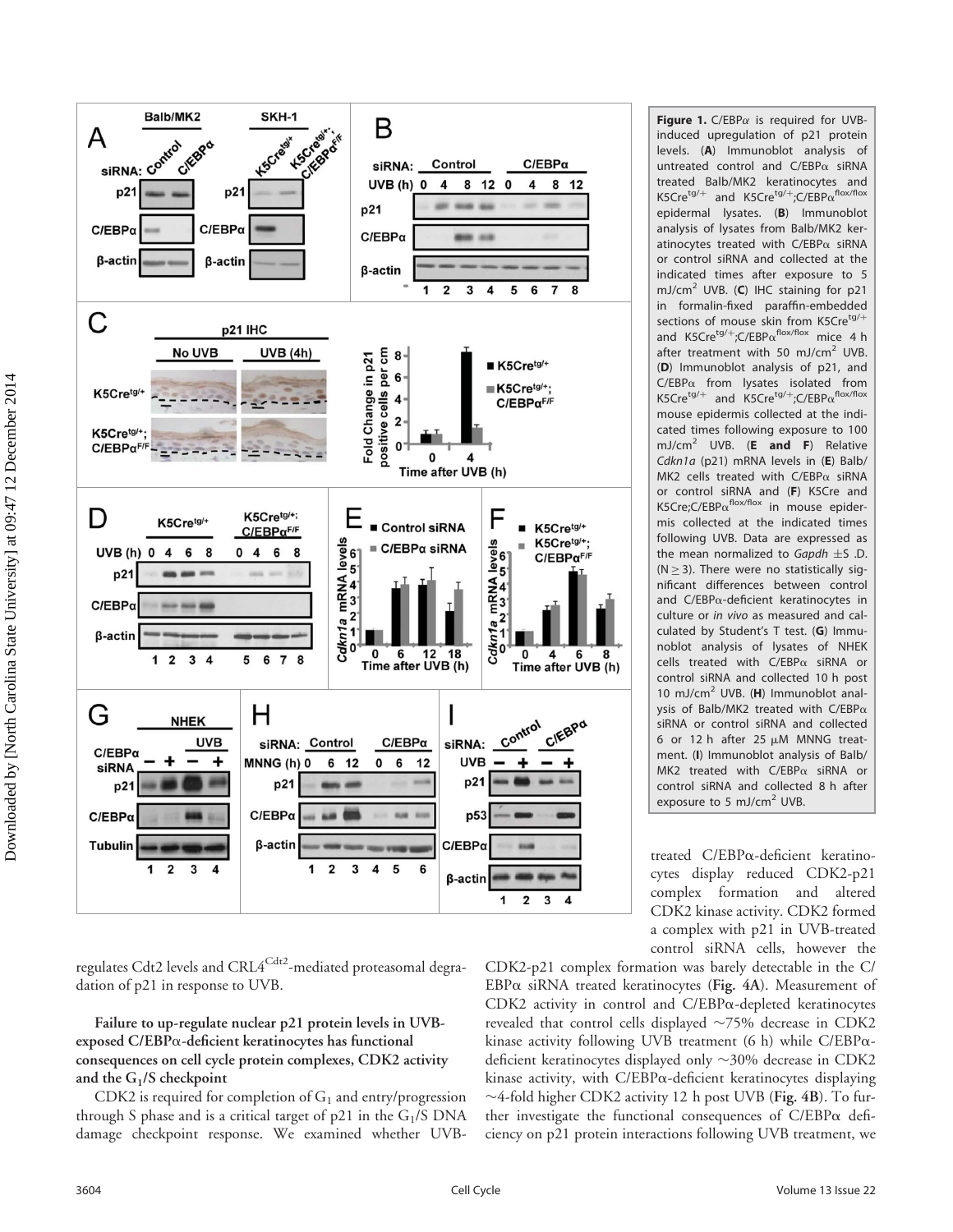

Figure 2. C/EBPa regulates nuclear p21 protein stability following UVB-induced DNA damage. (A) Immunoblot analysis of cytosolic and nuclear fractions prepared from siRNA treated Balb/MK2 keratinocytes collected 8 h post 5 mJ/cm<sup>2</sup> UVB. (B) Immunoblot analysis of nuclear fractions prepared from siRNA treated Balb/MK2 collected at the indicated times post UVB. (C) Immunoblot analysis of p21 and C/EBP $\alpha$  in UVB and CHX treated nuclear extracts. Five h post 5 mJ/cm<sup>2</sup> UVB cells were treated with 40  $\mu$ g/mL CHX (t = 0) and collected at the indicated times. Values below the p21 image represent the fraction of p21 remaining at that time point as measure by densitometry normalized to  $\beta$ -actin. Values are also plotted to the right. (D) Immunoblot analysis of p21 and C/EBP $\alpha$  in CHX treated nuclear extracts. C/EBP $\alpha$  or control siRNA cells were treated with CHX. Values below the p21 image represent the fraction of p21 remaining at that time point as measure by densitometry normalized to  $\beta$ -actin. (E) Immunoblot analysis of p21 co-IP from nuclear extracts 6 h post 5 mJ/cm<sup>2</sup> UVB.

conducted LC MS/MS analysis of proteins that co-immunoprecipitated with p21 from UVB exposed control and C/EBPa knockdown keratinocytes. UVB-treated C/EBPa-deficient

tor, p21, which results in increased p21 protein levels and the subsequent inhibition of numerous CDKs, including CDK2, which has a critical role in the DNA damage-induced  $G_1/S$  checkpoint.<sup>7,8</sup>

keratinocytes displayed diminished p21 interactions with numerous key cell cycle regulator proteins that are critical in inducing p21-mediated cell cycle arrest (Fig. 4C; Fig. S3 and Table S1).

Finally, we compared the effect of knockdown of p21 and C/EBPa on UVB-induced G1/S checkpoint response. Control siRNA, C/EBPa siRNA and p21 siRNA keratinocytes were synchronized by serum and EGF deprivation, released from starvation, irradiated with UVB 6 h after release from starvation, and pulsed with <sup>3</sup> H-thymidine 1 h prior to collection. As shown in Fig. 4D, UVB-treated control siRNA keratinocytes exposed to UVB did not enter S-phase as determined by the lack of increase in <sup>3</sup>H-thymidine incorporation into DNA demonstrating a functional G1/S checkpoint. In contrast, both C/EBPa- and p21-defcient cells displayed an inappropriate entry into S phase and DNA replication following UVB as measured by the increase in <sup>3</sup>  ${}^{3}$ H-thymidine incorporation. Collectively our results indicate that failure of C/EBPa-deficient keratinocytes to increase p21 protein levels in response to UVB results in diminished p21 interactions with numerous key cell cycle regulator proteins and that these molecular defects define the failed  $G_1/S$ DNA damage response in C/ EBPa-deficient keratinocytes.

#### **Discussion**

Normally, cells respond to DNA damage with the transcriptional upregulation of the cyclin-dependent kinase inhibi-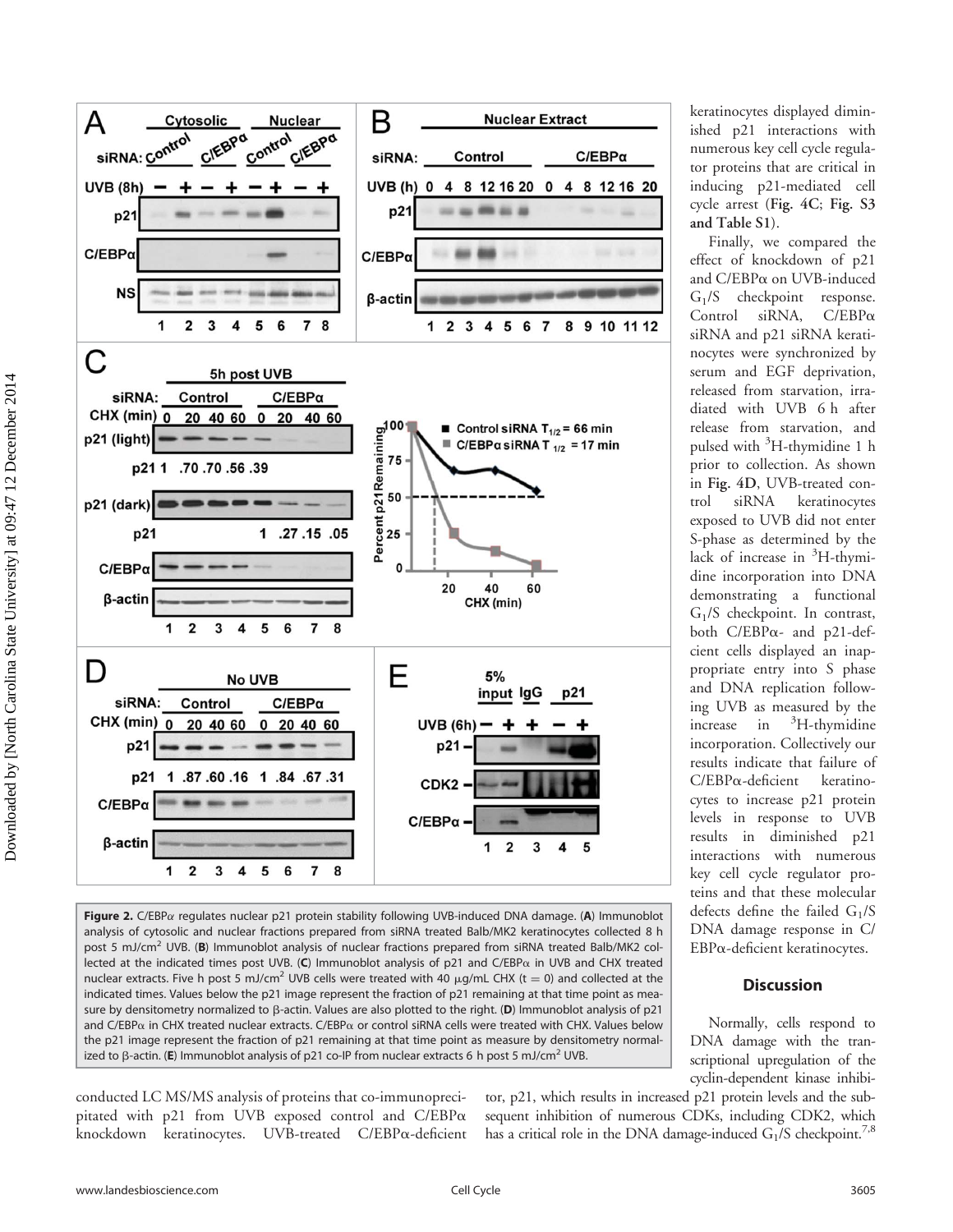

Figure 3. C/EBP $\alpha$  regulates CRL4<sup>Cdt2</sup>-mediated degradation of p21 in response to UVB. (A) Immunoblot analysis of control and C/EBP $\alpha$  siRNA nuclear extracts 8 h after 5 mJ/cm<sup>2</sup> UVB. Ten  $\mu$ M MG132 was added 2 h before collection. (B) Immunoblot analysis of control and C/EBP $\alpha$  siRNA nuclear extracts 6 h after exposure to 5 mJ/cm<sup>2</sup> UVB. Cells were treated with 800 nM MLN4924 30 min before UVB exposure. (C) Immunoblot analysis of control, C/EBP $\alpha$ , and Cdt2 siRNA nuclear extracts 6 h after 5 mJ/cm<sup>2</sup> UVB. (D) Relative Cdt2 mRNA levels in control and C/EBPα siRNA 6 h following 5 mJ/cm<sup>2</sup> UVB. Data are expressed as the mean normalized to Gapdh  $\pm$ S.D. (N = 3). \*\*= P value < 0.01 as calculated using Student's T test.

of the CRL4 that is responsible for targeting p21 for proteasomal degradation during S phase and following UVC exposure.38-40 Unlike many substrates of CRLs, no specific posttranslational modifications, such as phosphorylation, are reported to be essential for ubiquitination of substrates by CRL4<sup>Cdt2</sup> and the mere overexpression of Cdt2 is sufficient to decrease the stability of p21.38,41 Ctd2 is a critical regulator of cell-cycle progression and genome stability and in addition to p21, CRL4<sup>Cdt2</sup> also targets the replication initiation factor  $\text{Cdt1}^{42-44}$ , the histone methyltransferase  $Sets^{45,46}$ , and DNA polymerase  $\delta$  for proteasomal degradation.<sup>47</sup> Degradation of these substrates is important for cell-cycle progression, DNA repair, gene expression, and prevention of aberrant DNA replication.<sup>41</sup> The activity of  $CRL4^{Cdt2}$  is unique in that it requires its substrates be bound to chro-

Cdt2 is a DCAF (DDB1/CUL4-associated factor) protein and is the substrate binding subunit

We observed that this canonical DNA damage  $G_1/S$  checkpoint pathway involving p21 is inactivated in C/EBPa-deficient cells due to diminished p21 protein stability due to the altered regulation of Cdt2 and the cullin RING ubiquitin ligase  $CRLA^{Cdt2}$ . Moreover, this DNA damage pathway is inactivated despite the normal transcriptional up-regulation of *Cdkn1a* which points to the overall power of C/EBP $\alpha$  on p21 protein stability. The inability of C/EBPa-deficient keratinocytes to accumulate p21 in response to UVB-induced DNA damage results in diminished interactions with CDK6, CDK4, CDK2 and PCNA that are critical in the p21-mediated regulation of  $G_1$  and the  $G_1/S$  checkpoint. We also observed that a decreased p21-CDK2 interaction was accompanied by the incomplete inhibition of CDK2 kinase activity and inappropriate entry into S phase and DNA synthesis following UVB treatment. These findings reveal C/EBPa regulates G1/S cell cycle arrest in response to DNA damage via the control of CRL4<sup>Cdt2</sup> mediated degradation of p21.

matin-bound PCNA, a condition met during S phase and during the cellular response to DNA damage. $41$  This requirement for  $\text{CRL4}^{\text{Cdt2}}$ substrate ubiquitination/degradation is consistent with our findings demonstrating that the loss of  $C/EBP\alpha$  preferentially affects nuclear p21 and only during a DNA damage response. Given that we only observe  $C/EBP\alpha$ -mediated regulation of Cdt2 following DNA damage and that  $C/EBP\alpha$  is highly inducible by DNA damage suggests C/EBPa protein must accumulate and/or be modified in some way after UVB exposure to affect the down-regulation of Cdt2.

Little is known about the regulation of  $\text{CRL4}^{\text{Cd}t2}$  activity or the factors involved in its assembly or disassembly. Cdt2 undergoes auto-ubiquitination via CRL4A and is ubiquitinated by CRL1<sup>FBXO11</sup>.<sup>48</sup> The downregulation of Cdt2 serves to restrain  $CRL4^{Cdt2}$  activity on its substrates. Following UVB exposure, we observed that Cdt2 is downregulated at both the protein and mRNA level in control keratinocytes, however, in C/EBPa-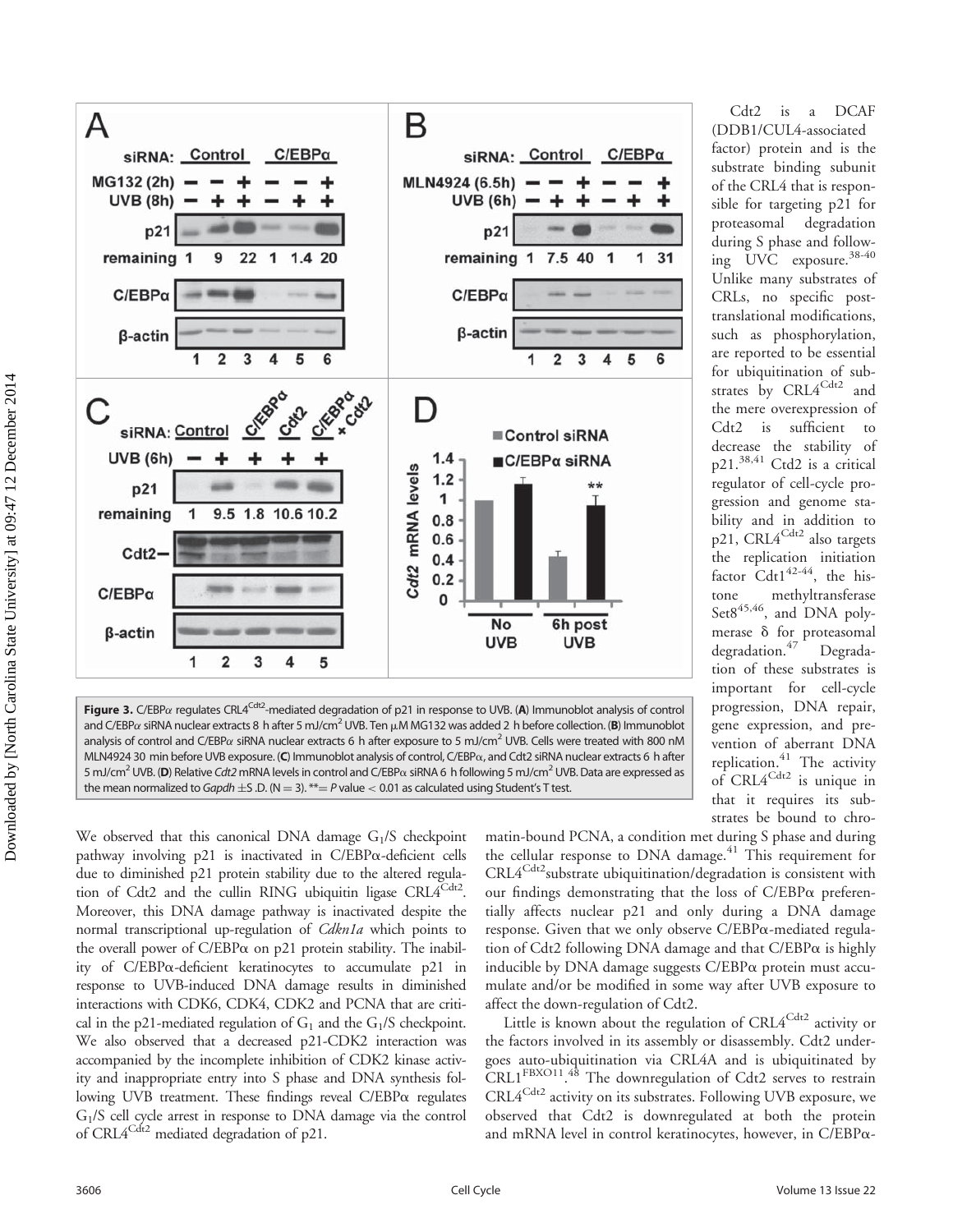



Figure 4. Failure to up-regulate nuclear p21 protein levels in UVB-exposed C/EBPa-deficient keratinocytes leads to functional consequences on cell cycle protein complexes, CDK2 activity and the  $G_1/S$  checkpoint. (A) Immunoblot analysis of CDK2 co-IP from control and C/EBP $\alpha$  siRNA nuclear extracts 6 h following 5 mJ/cm<sup>2</sup> UVB. (B) Phosphorylation of H1 by CDK2 immunoprecipitated from control and  $C/EBP\alpha$  siRNA nuclear extracts 5 mJ/cm<sup>2</sup> after UVB exposure. (C) Bar plot of peptide abundance for unique peptides for the proteins of interest across the 2 technical p21 IP replicates. Peptide abundances are expressed as a percent of the most abundant for a specific protein. \*\*For PCNA, we could not confidently integrate a peptide signal in the siRNA replicates. A second peptide for each protein shows similar results (Fig. S3). (D)<sup>3</sup>H-thymidine incorporation in synchronized control and  $C/EBP\alpha$  siRNA treated keratinocytes after 5 mJ/cm<sup>2</sup> UVB exposure. Data represents the mean  $\pm$  S.D.,  $* = P$  value  $<$  0.01 as calculated using Student's T test (N = 3) and are representative of 3 independent experiments.

deficient keratinocytes, Cdt2 mRNA and protein levels are not down-regulated and these cells display elevated Cdt2 levels and decreased p21 protein levels after UVB exposure. Our findings suggest that the  $C/EBP\alpha$ , which is highly inducible by UVBinduced DNA damage, is a transcriptional repressor of Cdt2 during a DNA damage response. Previously, Cdt2 had been shown to be a transcriptional target of E2F1.<sup>49</sup> C/EBP $\alpha$  has been reported to directly interact with and repress E2F-mediated transcription activity.<sup>50,51</sup> While further studies are required to identify the downstream pathway through which  $C/EBP\alpha$  controls Cdt2 gene expression (directly or indirectly) our study provides new insights into the function of C/EBPa.

 $p21$  is a universal CDK inhibitor<sup>16</sup>, and in addition to regulating  $G_1$  progression and the  $G_1/S$  checkpoint, p21 also has a crucial role in regulating S-phase progression and the  $G_2/M$ checkpoint response, through p21's ability to bind PCNA and block activation of the principal replicative DNA polymerase  $\delta^{18,19}$  and to inhibit the activity of cyclin A/CDK2 and cyclin B/CDK1 complexes.<sup>52-54</sup> C/EBP $\alpha$ -deficient cells display significant reductions in p21-PCNA, p21- CDK2, and p21-CDK1 interactions indicating that the C/ EBPa-mediated regulation of p21 protein stability may also be important in checkpoint responses regardless of cell cycle position. It is possible the silencing of  $C/EBP\alpha$  that occurs in numerous epithelial cancers results in defective checkpoint responses endogenous and exogenous DNA damage and this contributes to the acquisition of somatic mutations and accelerates cancer progression.

In summary, our findings reveal a previously unidentified role for C/EBPa in the canonical DNA damage response involving p21 and in the regulation of Cdt2 levels and  $CRL4^{Cdt2}$  E3 ubiquitin ligase activity.

#### Materials and Methods

#### Cells and mice

Balb/MK2 keratinocytes were a gift from B. E. Weissman (UNC) are maintained in

 $Ca^{2+}$ -free EMEM (06–174 G, Lonza), 8% Chelax-treated FBS (F2442, Sigma Aldrich), 4 ng/ml hEGF (PHG60311, Life Technologies), and  $0.05$  mM  $CaCl<sub>2</sub><sup>27</sup>$  Detailed information on control (K5Cre<sup>tg/+</sup>) and epidermal-specific C/EBP $\alpha$  (K5Cre<sup>tg/+</sup>;C/  $EBP\alpha^{flow/flow}$  knockout SKH-1 hairless mice have been described.<sup>25,28</sup> All aspects of animal care and experimentation described in this study were conducted according to the NIH guidelines and approved by the Institutional Animal Care and Use Committee of NCSU.

#### UVB treatment

Balb/MK2 keratinocytes were exposed at  $\sim$ 40%–50% confluence to 5 mJ/cm<sup>2</sup> UVB with a calibrated UVB lamp as previously described.<sup>26</sup> SKH-1 mice were treated with a single dose of 50 mJ/cm<sup>2</sup> or 100 mJ/cm<sup>2</sup> as described.<sup>25</sup>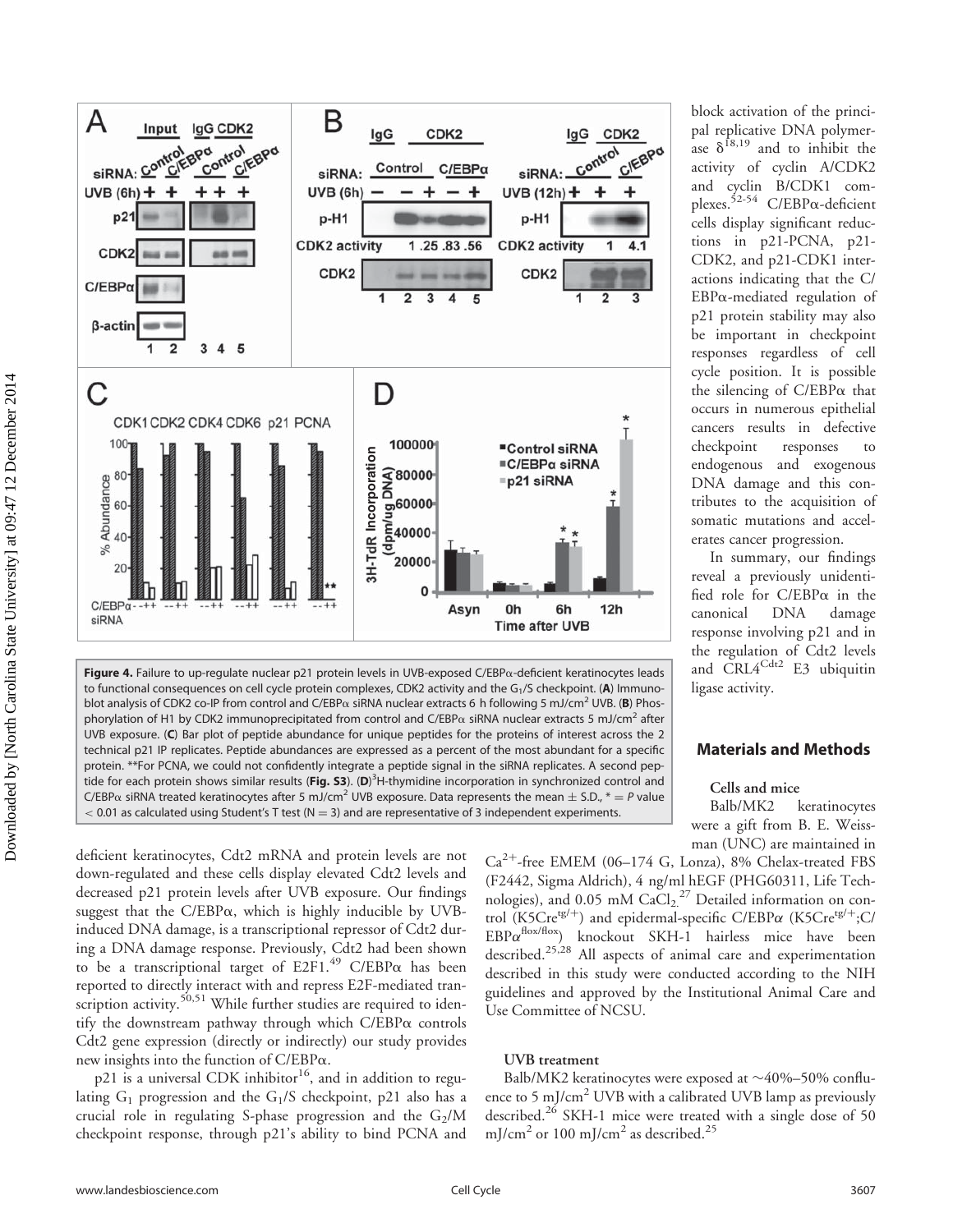#### Small Interfering RNA

siRNA targeting  $mC/EBP\alpha$  (5'-AAAGCCAAACAACG CAACGUGdTdT-3'), mp21 (5'-AACGGUGGAACUUUGA CUUCGdTdT-3'), hC/EBPa (5'-CGACGAGUUCCUGG CCGACdTdT-3'), mSkp2 (5'-UUUGUCACUCCCUUUG CCCdTdT-3'), and the negative control (GFP, 5'-GGCUAC GUCCAGGAGCGCACCdTdT-3') were synthesized by Life Technologies and transfected at the final concentration of 100 nM. Pre-designed siRNA targeting Cdt2 was purchased from Life Technologies (DTLM55233769) and used at 50 nM. All transfections were performed using DharmaFECT Reagent 1 (T-2001, ThermoFisher) according to manufacturer's recommendations. Cells were exposed to UVB 40 h post siRNA transfection.

#### Antibodies and chemicals

Antibodies against C/EBPa (sc-61), p21 M-19 (sc-471), p21 H-164 (sc-756),CDK2 (sc-163), and  $\alpha$  tubulin (sc-8035) were purchased from Santa Cruz Biotechnology. Human C/EBPa antibody (NB110) was purchased from Novus Biologicals. p53 antibody  $(1C12)$  was purchased from Cell Signaling.  $\beta$ -actin antibody (A5441) was purchased from Sigma-Aldrich. Antibody against Cdt2 was generously provided by Dr. Anindya Dutta (UVA). Cycloheximide (C7698) was purchased from Sigma-Aldrich and MG132 (13697) was purchased from Cayman Chemical. MLN4924 was kindly provided by Dr. Jean Cook (UNC).

#### RNA and quantitative PCR

Total RNA was isolated using QiaZOL lysis (79306, Qiagen), and further purified using Qiagen RNeasy® columns  $(74104)$ . cDNA was prepared from RNA by ImProm-II Reverse Transcription System (A3802, Promega). Quantitative PCR using mouse Cdkn1a Mm00432448\_m1, Cdt2 Mm00712787\_m1, and Gapdh Mm99999915\_g1 TaqMan Gene Expression Assays (Life Technologies) in combination with FastStart Universal Probe Master Mix (14001200, Roche). Data were analyzed using the comparative  $\Delta \Delta C_T$  method.

#### Immunohistochemistry

Mouse paraffinized skin section slides were subjected to antigen retrieval by incubating in citrate buffer (pH 6.0) at 95°C for 30 min. Slides were incubated with anti-p21 M-19, followed by incubation with biotin labeled secondary antibody at room temperature for 30 min. Detection was made with the ABC kit (PK-6101, Vector Labs) and  $3-3'$  diaminobenzidine (HK153-5 K, Biogenex) as the chromagen as previously described.<sup>25</sup>

#### Preparation of epidermal lysates and nuclear cell extracts

Mice were euthanized by cervical dislocation and dorsal skin was removed and subjected to 6 sec heat shock in  $60^{\circ}$ C dH<sub>2</sub>0 followed by 15 sec in ice water. Epidermis was isolated and lysates were prepared as previously described.<sup>25</sup> Balb/MK2 cells were fractionated using hypotonic lysis buffer and nuclei were lysed in RIPA buffer as previously described.<sup>29</sup>

#### Co-immunoprecipitations

Keratinocytes were lysed in p21 IP buffer (50 mM HEPES pH 7.4, 250 mM NaCl, 2 mM EDTA, 2 mM NaF, 0.1% Tween20, 0.1 mM sodium orthovanadate, 1 mM AEBSF (4-(2- Aminoethyl)benzenesulfonyl fluoride hydrochloride), 1 mM DTT, and  $1 \times$  protease inhibitor cocktail) or CDK2 IP buffer (50 mM Tris pH 7.5, 150 mM NaCl, 0.5% NP-40, 50 mM NaF, 0.1 mM sodium orthovanadate, 1 mM AEBSF, 1 mM DTT, and  $1 \times$  protease inhibitor cocktail). Equal protein amount of each clarified lysate was incubated with  $1 \mu$ g normal rabbit IgG (sc-2027, Santa Cruz Biotechnology), p21 or CDK2 antibody for 2 h at 4°C, followed by 1 h with Protein A/G agarose (Santa Cruz Biotechnology, sc-2003). Immune complexes were washed with corresponding IP buffer, solubilized in  $2 \times$  SDSsample buffer and resolved by SDS-PAGE followed by immunoblot analysis.

#### LC MS/MS methods and data analysis

Preparation of the co-IP using a modified filter aided sample preparation and is described.<sup>30</sup> Briefly, samples were prepared in technical duplicate and reduced with DTT at  $60^{\circ} \text{C}$  for 30 min, centrifuged, and alkylated with iodoacetamide in the dark for 20 min. Iodoacetamide was removed via centrifugation and samples were digested for 4 h with trypsin at  $37^{\circ}$ C. Five  $\mu$ L of purified sample were injected on to a microcolumn packed in house using an Easy nanoLC system 1000 (Thermo Scientific). Mass spectrometric analyses were performed using a Q Exactive Plus (Thermo Scientific) operated in the top 12 data dependent mode. Raw files were searched against the SwissProt Reference Mus Musculus database (16657 entries, downloaded 12/2013) appended with common protein contaminants using the Sequest HT algorithm in Proteome Discoverer (version 1.4.0.288, Thermo Scientific). Data were searched against a target and decoy database (reversed) within Proteome Discoverer and Percolator $31$  was used as a post processor to enforce a q value threshold of <0 .01. The law of parsimony was used for protein inference and protein identifications were filtered to those having a least 2 unique peptides among the sample set. Two label free methods were used to evaluate differential abundance among proteins of interest including raw spectral counts and the integration of extracted ion chromatograms (EIC) of unique peptides in Skyline. Further details on the LC MS/MS settings, search parameters, and data analysis are available in Supplemental Materials and Methods.

#### CDK2 IP kinase

CDK2 was immunoprecipitated as described above using 500 mg fresh Balb/MK2 nuclear protein extract. CDK2 kinase assay was performed as described.<sup>32</sup> Detection and quantification of phosphorylated H1 was performed with a Storm<sup>TM</sup> 865 imager and quantified using Image Quant<sup>TM</sup> TL software (GE Healthcare Life Sciences).

#### Thymidine incorporation assay

Cells were incubated for 28 h in media deprived of growth factors  $(0.1\%$  FBS, no EGF, and  $0.05$  mM CaCl<sub>2</sub>) to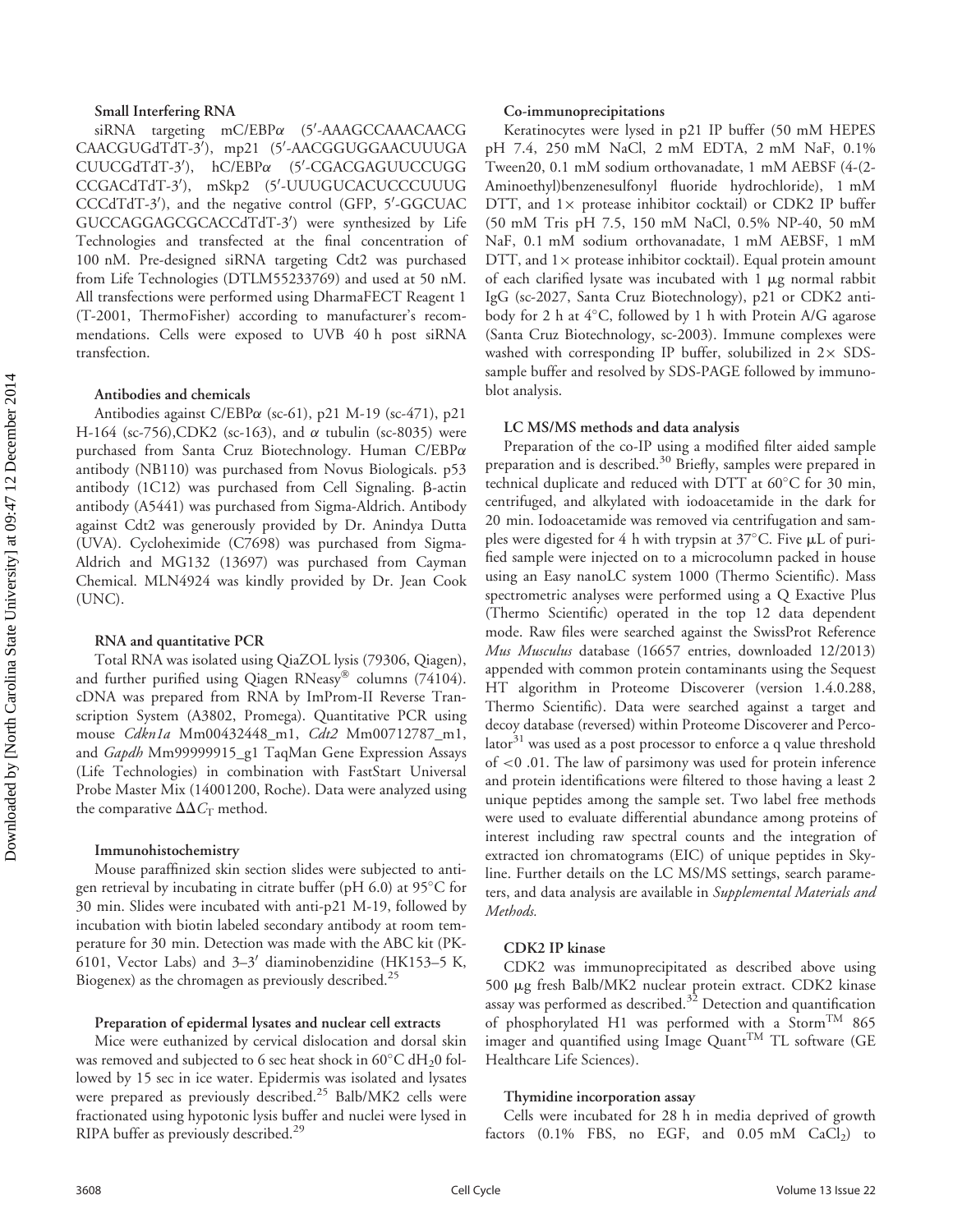synchronize in  $G_0$  (t = 0). Proliferation was re-stimulated by the addition normal growth media. Cells were pulse-labeled with 3 µCi/ml (20 Ci/mmol) <sup>3</sup>H-methyl thymidine (NET027E, PerkinElmer) for 1 h before collection, and detection of incorporated<sup>3</sup>H-methyl thymidine was performed as described.<sup>33</sup>

#### p21 stability assay

Cycloheximide (40  $\mu$ g/ml) was added 5 h post 5 mJ/cm<sup>2</sup> UVB ( $t = 0$ ). Nuclear extracts were resolved by SDS-PAGE followed by immunoblotting and quantified by densitometry using ImageJ normalized to  $\beta$ -actin.

#### Disclosure of Potential Conflicts of Interest

No potential conflicts of interest were disclosed.

#### References

- 1. American Cancer Society. Cancer Facts and Figures 2013. Atlanta: American Cancer Society. http://cancer. org
- 2. Brash DE. Sunlight and the onset of skin cancer. Trends Genet 1997; 13:410-4; PMID:9351343; http://dx.doi.org/10.1016/S0168-9525(97)01246-8
- 3. de Gruijl FR, van Kranen HJ, Mullenders LH. UVinduced DNA damage, repair, mutations and oncogenic pathways in skin cancer. J Photochem Photobiol 2001; 63:19-27; PMID:11684448; http://dx.doi.org/ 10.1016/S1011-1344(01)00199-3
- 4. Brash DE, Rudolph JA, Simon JA, Lin A, McKenna GJ, Baden HP, Halperin AJ, Ponten J. A role for sunlight in skin cancer: UV-induced p53 mutations in squamous cell carcinoma. Proc Natl Acad Sci U S A 1991; 88:10124-8; PMID:1946433; http://dx.doi.org/ 10.1073/pnas.88.22.10124
- 5. Kastan MB, Bartek J. Cell-cycle checkpoints and cancer. Nature 2004; 432:316-23; PMID:15549093; http://dx.doi.org/10.1038/nature03097
- 6. Ikehata H, Ono T. The mechanisms of UV mutagenesis. J Radiat Res 2011; 52:115-25; PMID:21436607; http://dx.doi.org/10.1269/jrr.10175
- 7. Bartek J, Lukas J. Mammalian G1- and S-phase checkpoints in response to DNA damage. Curr Opin Cell Bio 2001; 13:738-47; PMID:11698191; http://dx.doi. org/10.1016/S0955-0674(00)00280-5
- 8. Niida H, Nakanishi M. DNA damage checkpoints in mammals. Mutagenesis 2006; 21:3-9; PMID:16314342; http://dx.doi.org/10.1093/mutage/gei063
- 9. Macleod KF, Sherry N, Hannon G, Beach D, Tokino T, Kinzler K, Vogelstein B, Jacks T. p53 dependent and independent expression of p21 during cell growth, differentiation, and DNA damage. Genes Dev 1995; 9:935-44; PMID:7774811; http://dx.doi.org/10.1101/gad.9.8.935
- 10. Jung YS, Qian Y, Chen X. Examination of the expanding pathways for the regulation of p21 expression and activity. Cell Signal 2010; 22:1003- 12; PMID:20100570; http://dx.doi.org/10.1016/j. cellsig.2010.01.013
- 11. el-Deiry WS, Tokino T, Velculescu VE, Levy DB, Parsons R, Trent JM, Lin D, Mercer WE, Kinzler KW, Vogelstein B. WAF1, a potential mediator of p53 tumor suppression. Cell 1993; 75:817-25; PMID:8242752; http://dx.doi.org/10.1016/0092-8674(93)90500-P
- 12. Gartel AL, Tyner AL. Transcriptional regulation of the p21(WAF1/CIP1) gene. Expl Cell Res 1999; 246:280-9; PMID:9925742; http://dx.doi.org/ 10.1006/excr.1998.4319
- 13. Gu Y, Turck CW, Morgan DO. Inhibition of CDK2 activity in vivo by an associated 20K regulatory subunit.

Nature 1993; 366:707-10; PMID:8259216; http://dx. doi.org/10.1038/366707a0

- 14. Harper JW, Adami GR, Wei N, Keyomarsi K, Elledge SJ. The p21 Cdk-interacting protein Cip1 is a potent inhibitor of G1 cyclin-dependent kinases. Cell 1993; 75:805-16; PMID:8242751; http://dx.doi.org/ 10.1016/0092-8674(93)90499-G
- 15. Poon RY, Jiang W, Toyoshima H, Hunter T. Cyclindependent kinases are inactivated by a combination of p21 and Thr-14/Tyr-15 phosphorylation after UVinduced DNA damage. J Biol Chem 1996; 271:13283- 91; PMID:8662825; http://dx.doi.org/10.1074/ jbc.271.23.13706
- 16. Xiong Y, Hannon GJ, Zhang H, Casso D, Kobayashi R, Beach D. p21 is a universal inhibitor of cyclin kinases. Nature 1993; 366:701-4; PMID:8259214; http:// dx.doi.org/10.1038/366701a0
- 17. Gottifredi V, McKinney K, Poyurovsky MV, Prives C. Decreased p21 levels are required for efficient restart of DNA synthesis after S phase block. J Biol Chem 2004; 279:5802-10; PMID:14597617; http://dx.doi.org/ 10.1074/jbc.M310373200
- 18. Shivji MK, Grey SJ, Strausfeld UP, Wood RD, Blow JJ. Cip1 inhibits DNA replication but not PCNAdependent nucleotide excision-repair. Curr Biol 1994; 4:1062-8; PMID:7704570; http://dx.doi.org/10.1016/ S0960-9822(00)00244-X
- 19. Waga S, Hannon GJ, Beach D, Stillman B. The p21 inhibitor of cyclin-dependent kinases controls DNA replication by interaction with PCNA. Nature 1994; 369:574-8; PMID:7911228; http://dx.doi.org/ 10.1038/369574a0
- 20. Deng C, Zhang P, Harper JW, Elledge SJ, Leder P. Mice lacking p21CIP1/WAF1 undergo normal development, but are defective in G1 checkpoint control. Cell 1995; 82:675-84; PMID:7664346; http://dx.doi. org/10.1016/0092-8674(95)90039-X
- 21. Fotedar R, Bendjennat M, Fotedar A. Role of p21WAF1 in the cellular response to UV. Cell Cycle 2004; 3:134-7; PMID:14712074; http://dx.doi.org/ 10.4161/cc.3.2.658
- 22. Maeda T, Chong MT, Espino RA, Chua PP, Cao JQ, Chomey EG, Luong L, Tron VA. Role of p21(Waf-1) in regulating the G1 and G2/M checkpoints in ultraviolet-irradiated keratinocytes. J Invest Dermatol 2002;<br>119:513-21; PMID:12190878; http://dx.doi.org/ 119:513-21; PMID:12190878; 10.1046/j.1523-1747.2002.01828.x
- 23. Oh HS, Smart RC. Expression of CCAAT/enhancer binding proteins (C/EBP) is associated with squamous differentiation in epidermis and isolated primary keratinocytes and is altered in skin neoplasms. J Invest Dermatol 1998; 110:939-45; PMID:9620302; http://dx. doi.org/10.1046/j.1523-1747.1998.00199.x

#### Acknowledgments

We are grateful to Dr. Marcelo Rodriguez-Puebla (NCSU) for kinase assay reagents and technical advice, Dr. Anindya Dutta (UVA) for providing the Cdt2 antibody, and Dr. Jean Cook (UNC) for providing the MLN4924 drug and for helpful discussions.

#### Funding

This research was supported by grants from the National Institute of Environmental Health Sciences (ES017734 to J.R.H, ES12473 and CA046637 awarded to RCS).

#### Supplemental Material

Supplemental data for this article can be found on the publisher's website.

- 24. Swart GW, van Groningen JJ, van Ruissen F, Bergers M, Schalkwijk J. Transcription factor C/EBPalpha: novel sites of expression and cloning of the human gene. Biol Chem 1997; 378:373-9; PMID:9191024; http://dx.doi.org/10.1515/bchm.1997.378.5.373
- 25. Thompson EA, Zhu S, Hall JR, House JS, Ranjan R, Burr JA, He YY, Owens DM, Smart RC. C/EBPalpha expression is downregulated in human nonmelanoma skin cancers and inactivation of C/EBPalpha confers susceptibility to UVB-induced skin squamous cell carcinomas. J Invest Dermatol 2011; 131:1339-46; PMID:21346772; http://dx.doi.org/10.1038/jid.2011.31
- 26. Yoon K, Smart RC. C/EBPalpha is a DNA damageinducible p53-regulated mediator of the G1 checkpoint in keratinocytes. Mol Cell Biol 2004; 24:10650-60; PMID:15572670; http://dx.doi.org/ 10.1128/MCB.24.24.10650-10660.2004
- 27. Weissman BE, Aaronson SA. BALB and Kirsten murine sarcoma viruses alter growth and differentiation of EGF-dependent balb/c mouse epidermal keratinocyte lines. Cell 1983; 32:599-606; PMID:6297803; http://dx.doi.org/10.1016/0092-8674(83)90479-8
- 28. Ramirez A, Page A, Gandarillas A, Zanet J, Pibre S, Vidal M, Tusell L, Genesca A, Whitaker DA, Melton DW, et al. A keratin K5Cre transgenic line appropriate for tissue-specific or generalized Cre-mediated recombination. Genesis 2004; 39:52-7; PMID:15124227; http://dx.doi.org/10.1002/gene.20025
- 29. Hall JR, Kow E, Nevis KR, Lu CK, Luce KS, Zhong Q, Cook JG. Cdc6 stability is regulated by the Huwe1 ubiquitin ligase after DNA damage. Mol Biol Cell 2007; 18:3340-50; PMID:17567951; http://dx.doi. org/10.1091/mbc.E07-02-0173
- 30. Gokce E, Franck WL, Oh Y, Dean RA, Muddiman DC. In-Depth Analysis of the Magnaporthe oryzae Conidial Proteome. J Proteome Res 2012; 11:5827-35; PMID:23039028
- 31. Kall L, Canterbury JD, Weston J, Noble WS, MacCoss MJ. Semi-supervised learning for peptide identification from shotgun proteomics datasets. Nat Methods 2007; 4:923-5; PMID:17952086; http://dx.doi.org/10.1038/nmeth1113
- 32. Sistrunk C, Kim SH, Wang X, Lee SH, Kim Y, Macias E, Rodriguez-Puebla ML. Skp2 deficiency inhibits chemical skin tumorigenesis independent of p27(Kip1) accumulation. Am J Pathol 2013; 182:1854-64; PMID:23474082; http://dx.doi.org/10.1016/j.ajpath.2013.01.016
- 33. Zhu S, Oh HS, Shim M, Sterneck E, Johnson PF, Smart RC. C/EBPbeta modulates the early events of keratinocyte differentiation involving growth arrest and keratin 1 and keratin 10 expression. Mol Cell Biol 1999; 19:7181-90; PMID:10490653
- 34. Cmielova J, Rezacova M. p21Cip1/Waf1 protein and its function based on a subcellular localization;